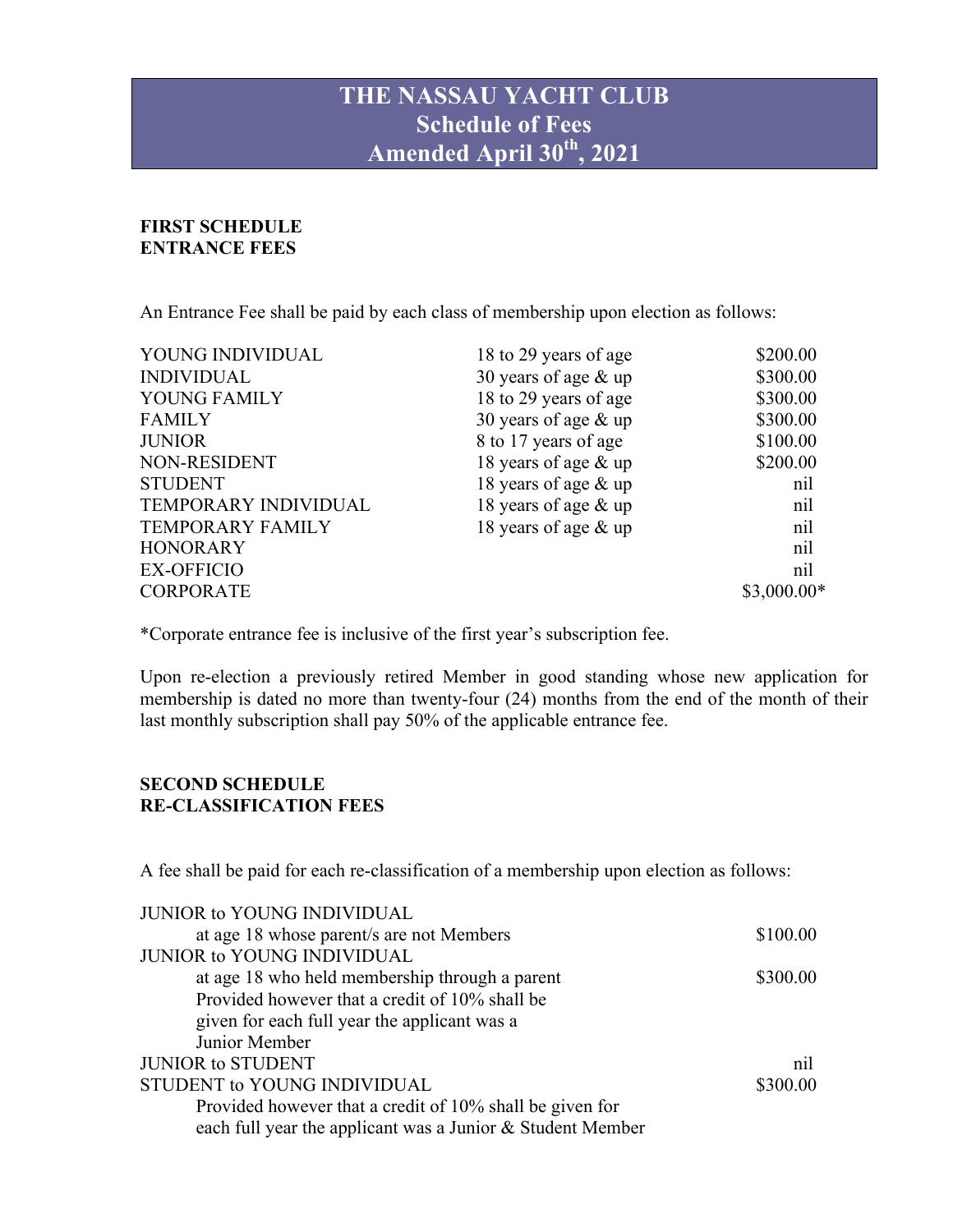| \$300.00 |
|----------|
|          |
|          |
| nil      |
| nil      |
|          |
|          |
| nil      |
| \$200.00 |
| \$200.00 |
| nil      |
| \$100.00 |
| \$300.00 |
|          |

### **THIRD SCHEDULE MONTHLY SUBSCRIPTION FEES**

| JUNIOR being a child 8-17, including children of Family Members | \$8.65     |
|-----------------------------------------------------------------|------------|
| YOUNG INDIVIDUAL                                                | \$43.25    |
| <b>INDIVIDUAL</b>                                               | \$88.66    |
| YOUNG FAMILY                                                    | \$88.66    |
| <b>FAMILY</b>                                                   | \$124.34   |
| <b>STUDENT</b>                                                  | \$37.85    |
| NON-RESIDENT: INDIVIDUAL                                        | \$37.85    |
| <b>FAMILY</b>                                                   | \$45.41    |
| TEMPORARY INDIVIDUAL                                            | \$88.66    |
| <b>TEMPORARY FAMILY</b>                                         | \$124.34   |
| CORPORATE (Annually on renewal after the first year)            | \$3,000.00 |

As part of a membership drive or special promotion, the Executive Board may elect to discount or waive monthly subscription fees to new members for a period not exceeding six months.

#### **MINIMUM SPENDING**

| <b>JUNIOR</b>                          | nil     |
|----------------------------------------|---------|
| YOUNG INDIVIDUAL                       | \$30.00 |
| YOUNG FAMILY                           | \$60.00 |
| <b>INDIVIDUAL</b>                      | \$40.00 |
| <b>FAMILY</b>                          | \$60.00 |
| STUDENT, NON-RESIDENT, LIFE, TEMPORARY | nil     |
| HONORARY, EX-OFFICIO, CORPORATE        | nil     |